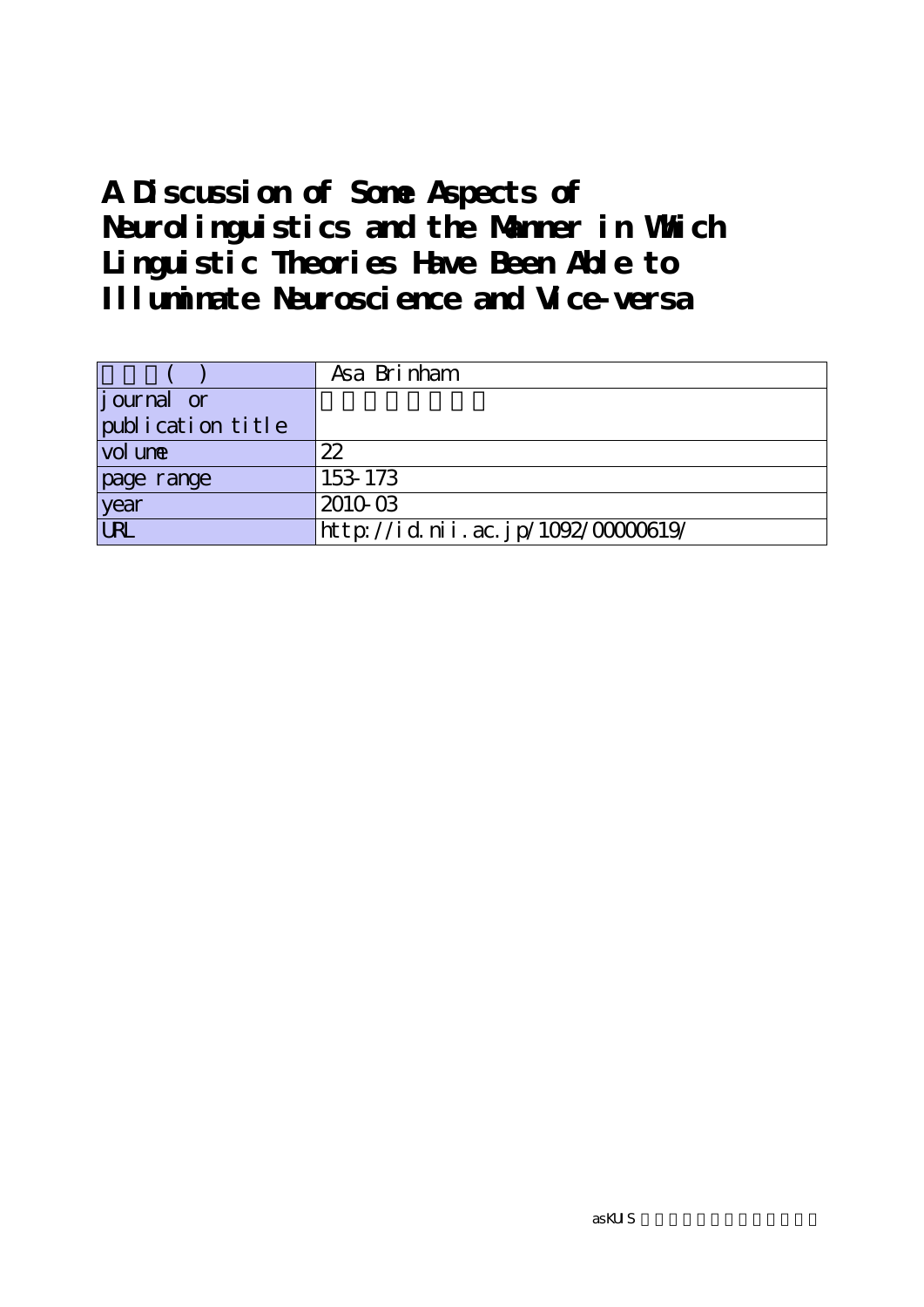## Asa Brinham

Evidence to suggest that language function is localised in the brain has been available for at least 146 years since Paul Broca dissected the brain of a deceased patient suffering from aphasia whose speech production had been severely impaired and discovered a lesion in the left hemisphere of the brain. The discovery of lesions in similar locations of eight other patients led Broca to conclude that the faculty for language was located on the left side of the brain. Given the complexities of both language and the workings of the brain, it is not surprising that progress in the field of neurolinguistics has been slow since Broca's findings in 1861. Efforts to study language within a neurological framework or obtain insights into the workings of the brain through the evidence provided by language had for many years relied heavily on data from lesion studies and were hampered by the lack of an adequate theory of language. Recent advances is neuroimaging technology and the formulation of plausible and precise theories of language in general and syntax in particular, by Chomsky and others have contributed greatly to the field.

The group of acquired pathologies known as aphasia is characterised by the occurrence of focal brain damage caused by strokes, brain tumours, brain haemorrhaging, or head wounds. It is this focal nature of the lesions and the seemingly connected specificity of language impairment that is of such interest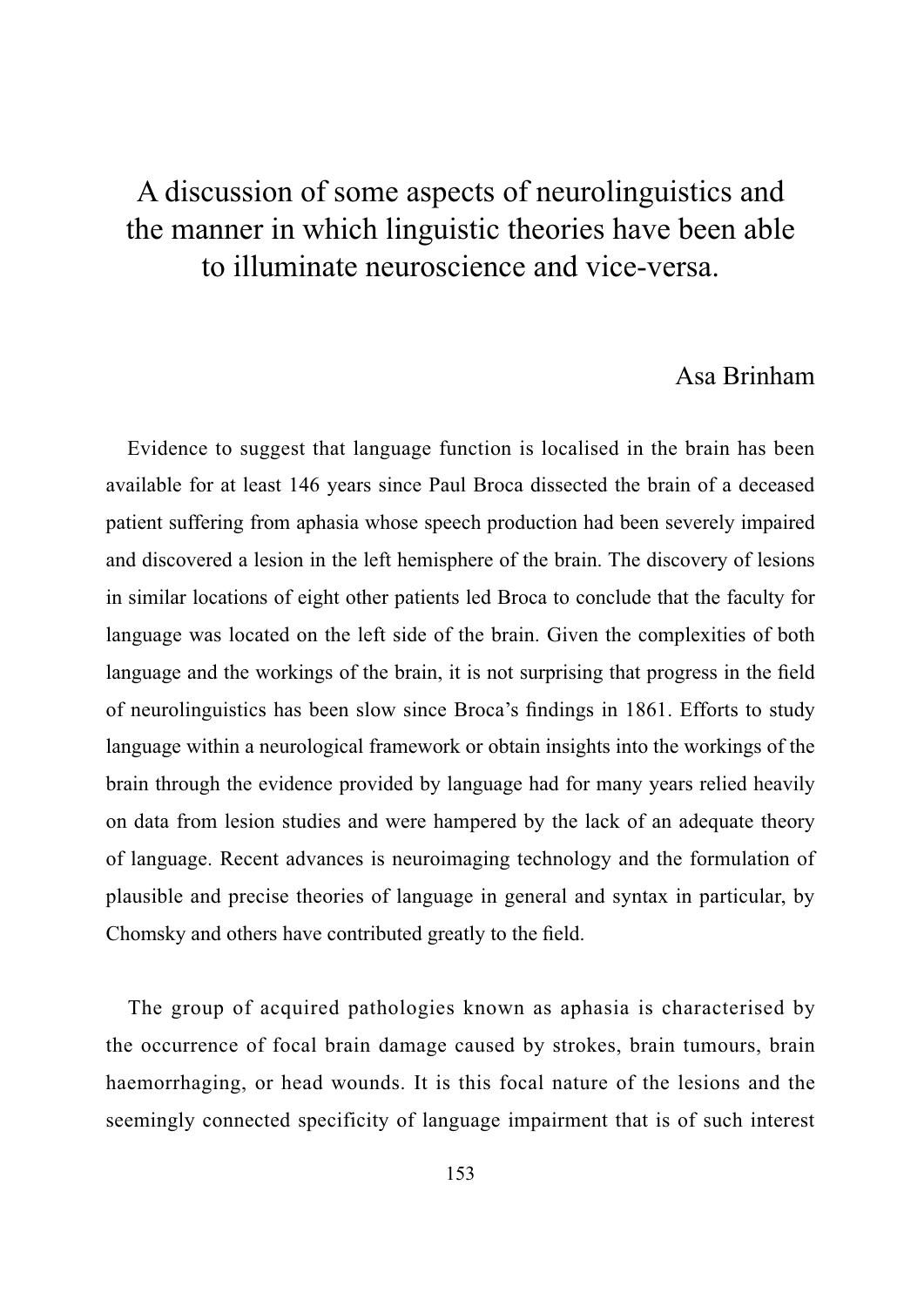神田外語大学紀要第22号 The Journal of Kanda University of International Studies Vol. 22(2010)

to neurolinguists because it offers the possibility of mapping precise language functions to specific areas of the brain which in turn has the potential to better our understanding of language and perhaps our knowledge of how to repair language functions in aphasia patients.

Damage to different regions of the brain results in very different types of language impairments. The two most well-known and studied categories of aphasia are Broca' s aphasia and Wernicke's aphasia. Following on from Paul Broca's findings in the 1860's that a number of aphasia patients with language production difficulties had lesions in the frontal lobe of the left cerebral hemisphere (Broca's aphasia), Carl Wernicke, working in the 1870's observed that a group of patients with damage to the temporal lobe of the left hemisphere (Wernicke's aphasia), were able to produce language without too much difficulty, but seemed to have problems with comprehension. Both his own and Broca's observations led Wernicke to the not unreasonable conclusion that Broca's area of the brain controls language production and Wernicke's area controls language comprehension. This idea proposed by Wernicke, Lichtheim and more recently Geschwind that particular regions of the brain control particular macro language activities is described by Shapiro (2003:346), as the "theory of the localization of 'language as activities'". According to this view, speech production was thought to depend on the motor areas located near Broca's area and comprehension relied on an area associated with auditory perception found in close proximity to Wernicke's area.

While the concept of the localisation of language function has survived (although not without being challenged), this view of language and mind seemed inadequate, not least in respect to linguistic theory. The absence of a plausible theory of language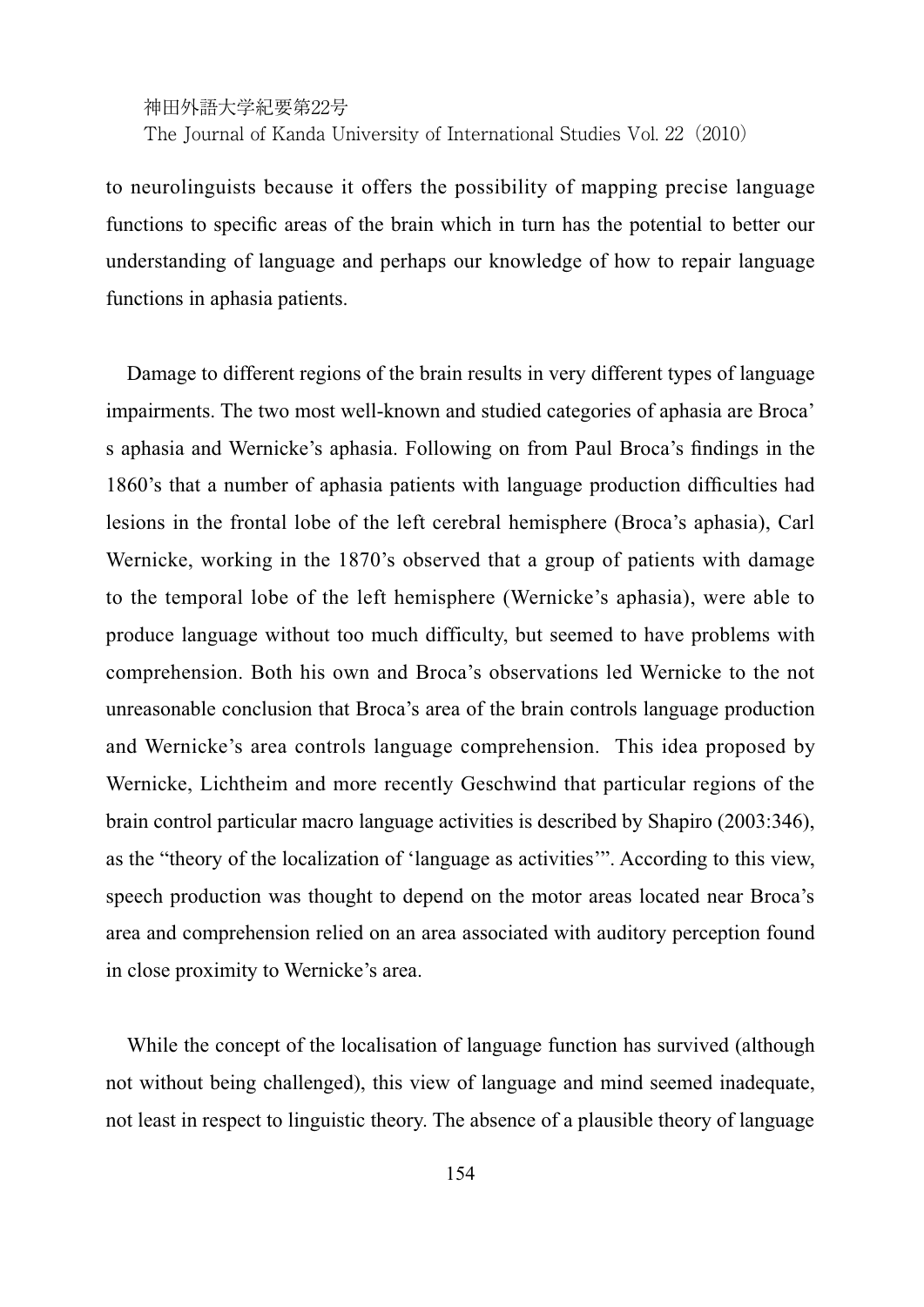made the task of constructing an accurate linguistic map of the mind problematic. Chomsky's revolutionary theories of language therefore provided researchers with (some of) the tools they needed to explore the neurological workings of language. The precise syntactic categorisation of language enabled linguists to accurately analyse aphasia patients' speech which in turn led to the realisation that the traditional view, that Broca's and Wernicke's aphasias were respectively production and comprehension disorders, was inadequate.

It was found that for Broca's aphasics, production problems were often mirrored in comprehension. For example, people who were unable to produce morphosyntactic affixes were also unable to understand them. These grammar deficiencies also extended to the sentence level, which meant that Broca's aphasics had to rely on the semantic and contextual features of input to aid comprehension. The externally manifested production problems of Broca's sufferers were thus, partially at least, an effect of faulty syntactic analysis or processing. At the semantic level, however, patients seemed to function more or less as normal. Wernicke's aphasics, on the other hand, generally appeared to retain normal syntactic function, but were deficient at making semantic inferences and often produced nonsensical (although often grammatical) speech. Wernicke's area therefore seemed to have a primarily semantic function, and Broca's, a syntactic one.

Further research which continued to use data from lesion victims, but which also increasingly utilised ever more sophisticated neuroimaging technology, began to suggest that this approach which mapped "linguistic levels of representation" (Grodzinsky  $&$  Friederici, 2006:240) to brain areas was also flawed: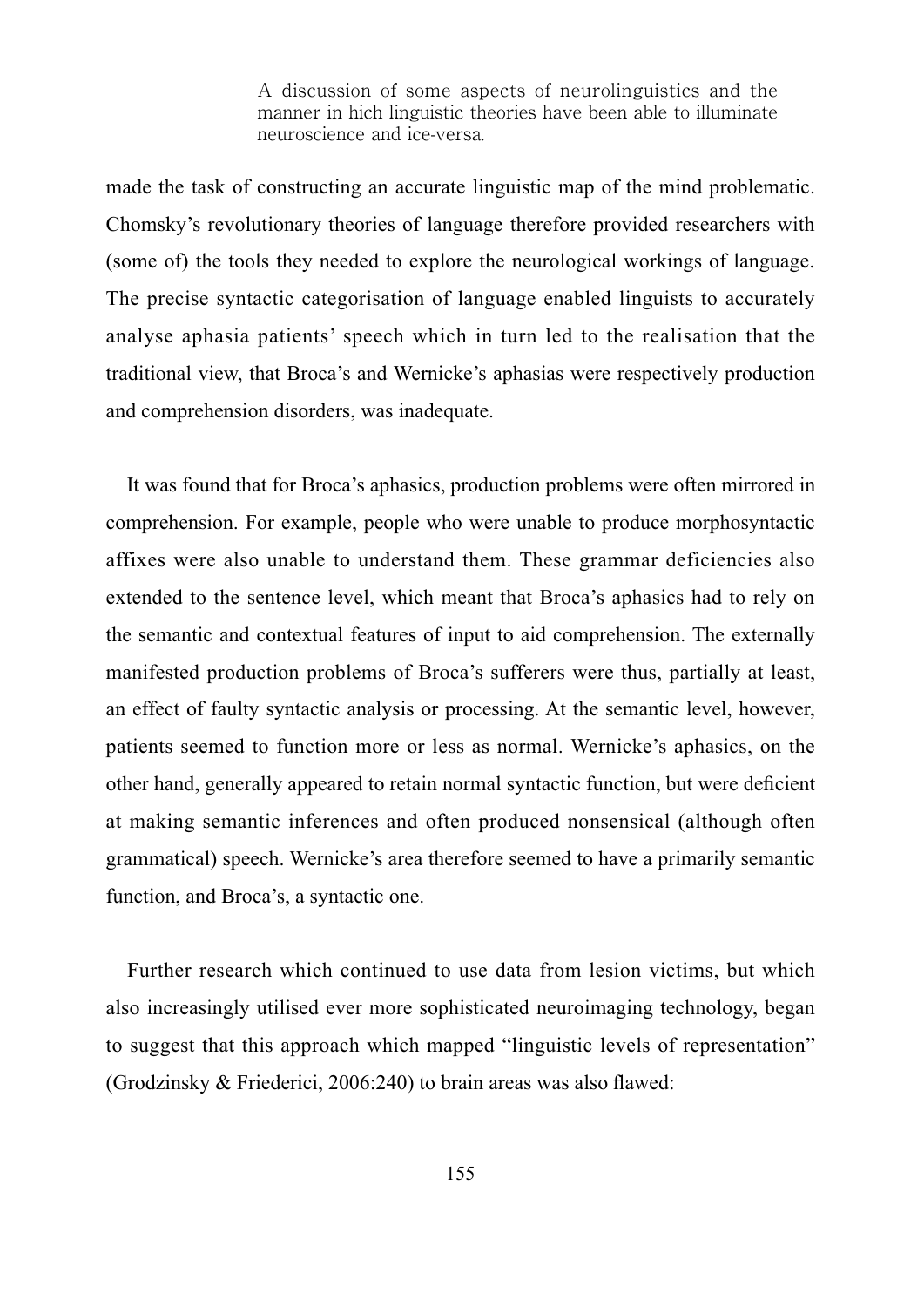The Journal of Kanda University of International Studies Vol. 22(2010)

"However, as time went by new results indicated that linguistic refinement was insufficient. Intensified cross-linguistic research on language deficits subsequent to focal brain damage (aphasia), in addition to EEG (electroencephalography), MEG (magnetoencephalography) and fMRI (functional magnetic resonance imaging) in the intact brain, revealed inconsistencies; it was gradually realized that the areas involved in syntax processing are not all in Broca's region, nor are all those that deal with semantics in Wernicke's. These results paved the way to a neurolinguistic approach to brain-language relationships."

(Grodzinsky & Friederici, 2006:240)

Recent work by neurolinguists such as Yosef Grodzinsky and Angela Friederici have used data from both aphasia studies and brain imaging to construct language maps of the brain which provide a far more comprehensive picture than previous attempts. Syntax, it appears, is not confined to one area of the brain, but is separated into subcomponents with very precise functions and is found in diverse locations all  $over$  the brain:

"In the emerging picture, syntax is neurologically segregated, and its component parts are housed in several distinct cerebral loci that extend beyond the traditional ones-Broca's and Wernicke's regions in the left hemisphere. In particular, the new brain map for syntax implicates portions of the right cerebral hemisphere." (Grodizinsky  $&$  Friederici, 2006:240)

Before further discussing contemporary work, exemplified by Grodzinsky and Friederici, which makes extensive use of brain imaging technology (as well as aphasia data), it is first useful to examine in limited detail, some of these imaging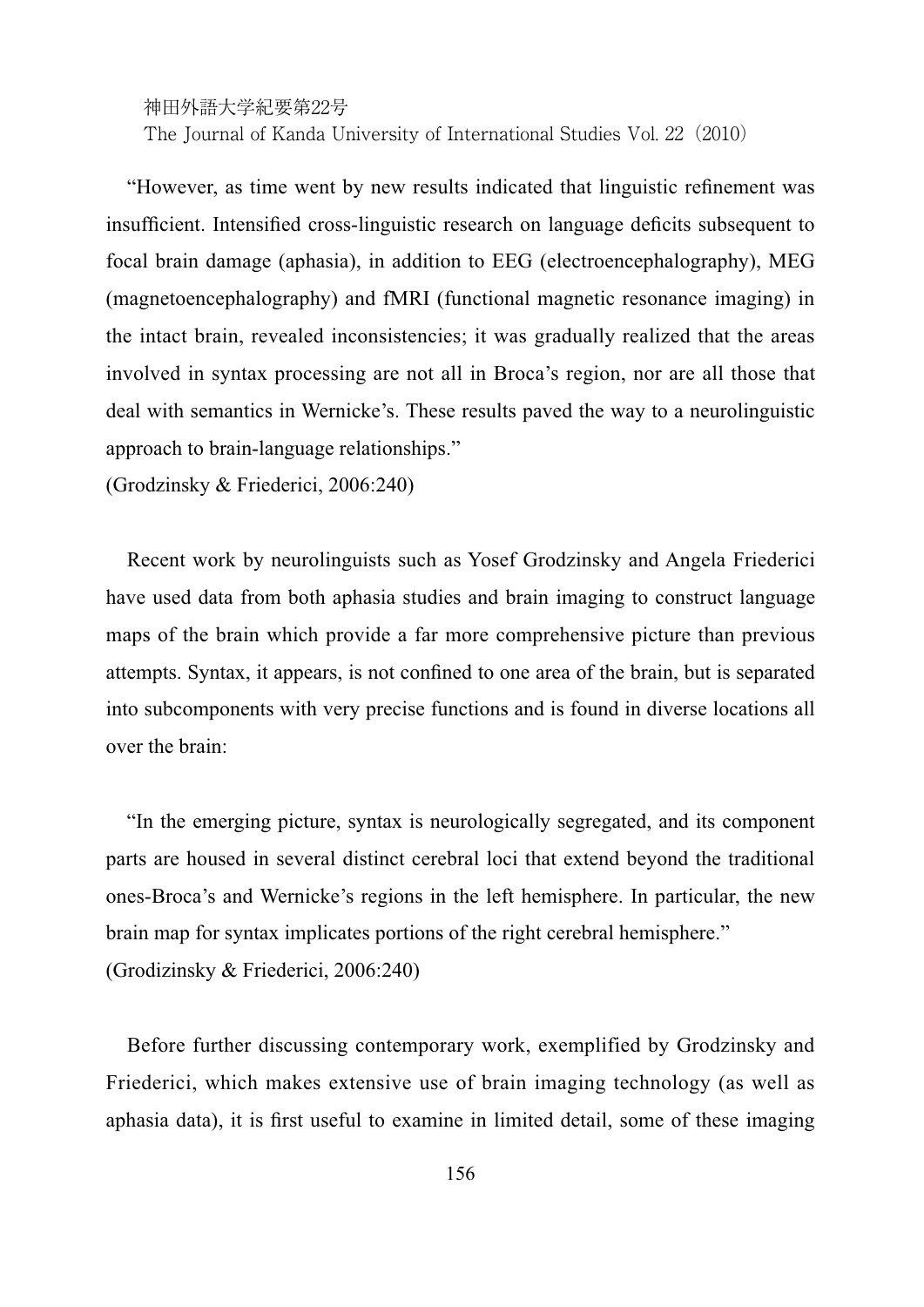techniques in order to put into perspective both their uses and limitations.

**Positron Emission Tography** (PET) traces the flow of blood in the brain through the injection of mildly radioactive water. The more active areas of the brain receive more blood flow and thus are illuminated. PET's main limitation is that because of its relatively poor temporal resolution, it is not a good measure of rapidly occurring brain activity (most brain activity is rapid). Using this technique, Caplan and colleagues (2000) found that the left perisylvian cortex (part of Broca's area) was stimulated by object gap structures, but Wernicke's region was not.

**Functional Magnetic Resonance Imaging** (fMRI) also images blood flow by using powerful magnets to measure relative haemoglobin levels. It produces images with better spatial and temporal resolution than PET although "temporal resolution is still somewhat too coarse to allow us to capture the dynamics of what brain tissue is doing at an appropriate level" (Anderson & Lightfoot, 2002:232). fMRI appears to be useful when measuring 'event related activities'. According to Shapiro (2003:346), a number of fMRI studies have suggested that "different regions appear to support different linguistic information types".

Anderson and Lightfoot  $(2002:232-233)$  make the point that one of the biggest problems with studies carried out using these haemodynamic techniques (PET, fMRI) is that the 'majority' were designed by researchers with little knowledge of contemporary linguistic theory and involve studies of individual words and written language presented visually. However, they also point out that "linguists and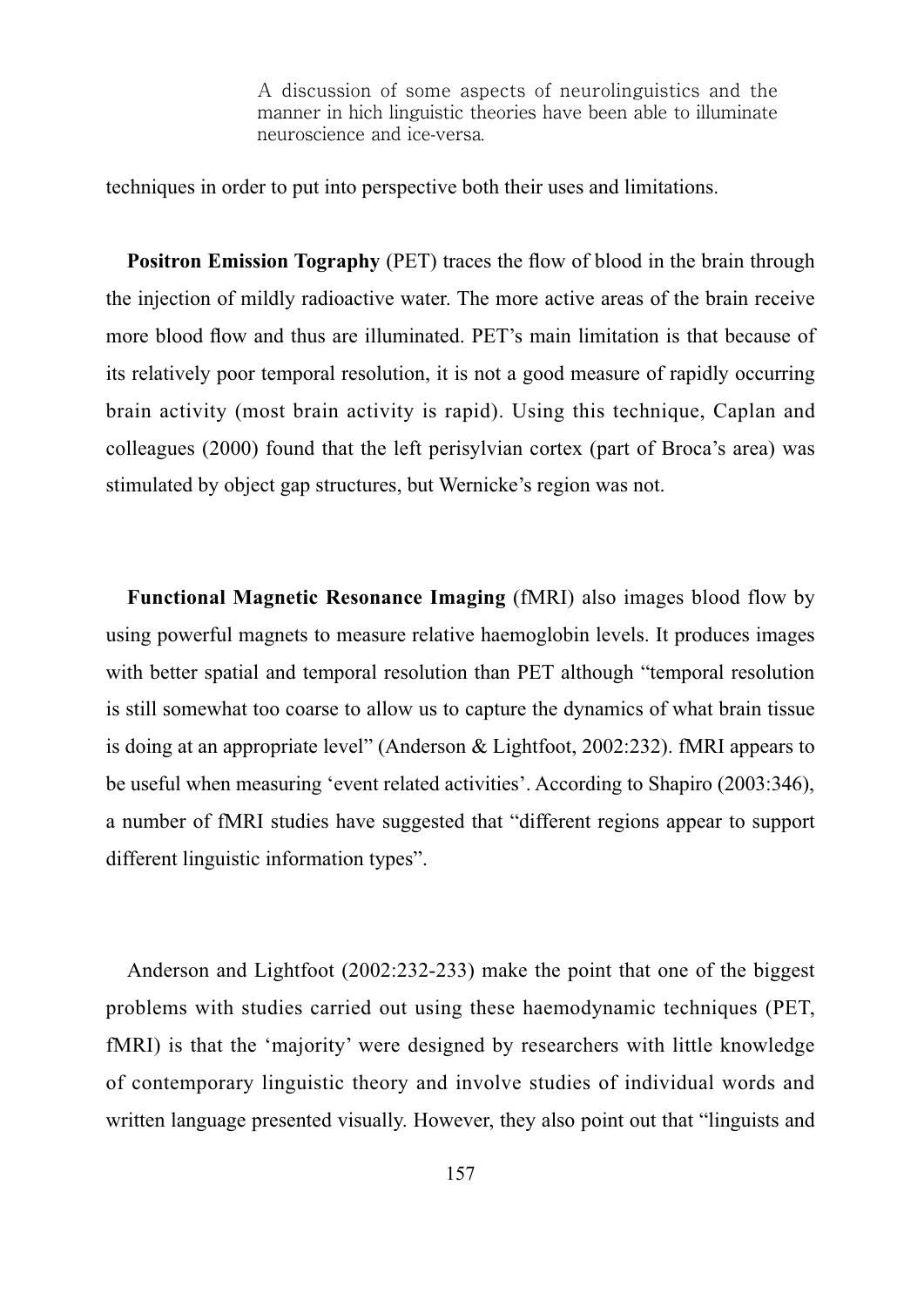The Journal of Kanda University of International Studies Vol. 22(2010)

neuroscientists are increasingly cooperating in this work, especially as the greater benefits of fMRI are realized by both communities" (2002:233). This cooperation has indeed taken place and as we shall see, recent research designed by neurolinguists (Grodzinsky, etc…) appears to have been more successful.

Whereas haemodynamic techniques measure blood flow, electro-chemical methods such as **Electroencephalography** (EEG) measure the electrical current of neurons. This is done by positioning electrodes on the scalp. EEG has high temporal resolution (much higher than fMRI) and can thus measure electrical brain activity in milliseconds. Much of the research carried out using EEG, involves the event-related potential technique (ERP) in which changes in electrical currents are recorded in relation to external language events (e.g.word or sentence level input). Anderson and lighfoot $(2002:233)$  point out that in contrast to fMRI studies much of the research conducted using this technique is designed by linguists rather than neuroscientists (one of the reasons for this, they suggest, is that the equipment is much cheaper and therefore more affordable for linguists!) In particular, researchers have used ERP to study language processing. Since research carried out by Kutas and Hillyard (1983), the N400 waveform has been associated with semantic processing. Two waveforms (P600 and LAN wave) have been connected with syntactic processing .One of the drawbacks of ERP, especially when trying to construct a language map of the mind, is that it does not indicate from which area of neural tissue the electrical signal emanated.

**Magnetoencephalography** (MEG) also measures the electrical currents caused by active neurons, but can only sense signals from cortex areas located close to the surface of the scalp. However, it produces high quality temporal and good spatial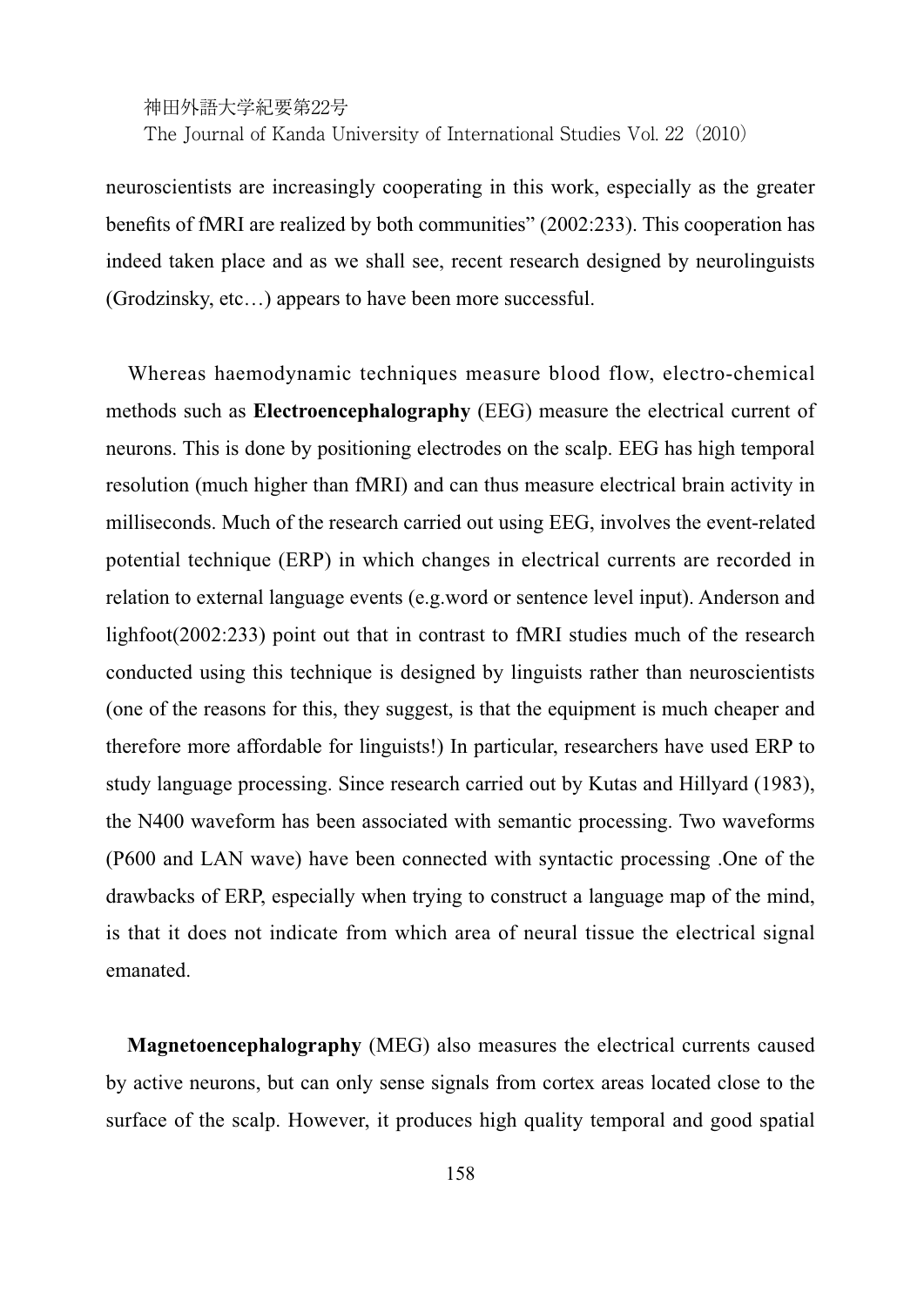resolution. The quality of temporal resolution has been compared favourably to results obtained using intra cranial electrodes. Used in conjunction with other imaging technologies, fairly robust results can be achieved. Friederici and colleagues have used MEG to contrast semantic and syntactic variables and link them to neural activity.

Considering the relative strengths and deficiencies of all theses imaging techniques, we might predict that the most successful and comprehensive research would utilise more than one, if not all of them. Furthermore, it would seem likely that studies employing neuroimaging techniques would benefit from building upon the data from lesion studies and pose research questions that are based on a plausible language model. This three pronged tactic would appear to offer the most credible approach.

However, this is not always how research has been conducted. As Grodinsky (2002) points out neuroscientists utilising new imaging technology to study language, initially failed to make full use of the body of aphasia data that had been compiled since Broca:

"…functional imaging of language witnessed an attempt to start almost from scratch. Caught by the excitement that swept the field when neuroimaging techniques were introduced, many investigators have largely tended to dismiss aphasia data rather than seek cross-methodological convergence. Some important mistakes were repeated as a result." (Grodzinsky,  $2002:5$ )

Additionally, in hindsight, linguistic models upon which research was based were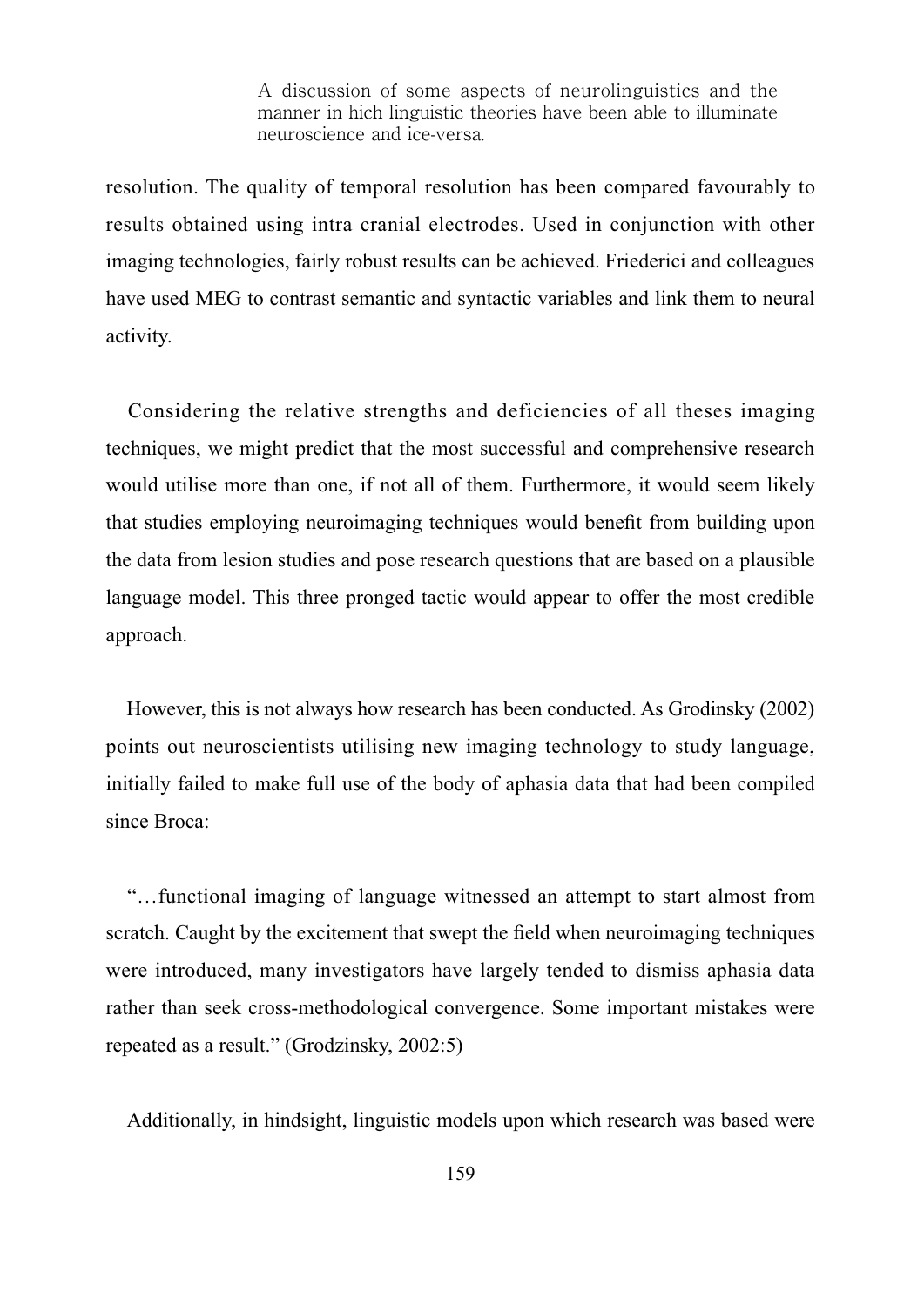The Journal of Kanda University of International Studies Vol. 22(2010)

inadequate. For example (Petersen et al., 1990) used PET and fMRI to observe the differences in brain activity triggered by production and comprehension, a linguistic distinction (language = activities) no more precise than the one Wernicke worked with, well over a century previously.

Other early contrastive studies (eg. Mazoyer et al. 1993) used PET to try to pinpoint areas of the brain activated by known and unknown languages. These studies generally treated language holistically and employed a diverse range of linguistic stimuli. Perhaps not surprisingly, the results were also very varied; a range of neurological areas were implicated with little agreement between studies.

According to Grodzinsky, these anatomically incongruent findings result from the insufficiently defined levels of linguistic analysis used by the researchers:

"…it [is] quite possible that activities or languages may not be the correct units of analysis for a precise characterization of brain/language relations. One possible reason for the lack of anatomical congruence among past studies, then, is that they made incorrect choices of analytic units." (Grodzinsky,  $2002:6$ )

Dapretto & Bookheimer(1999) using fMRI and Friederici and colleagues (in a number of studies) using PET and fMRI and MEG have sought to separate syntactic processes from semantic processes and map linguistic subsystems to areas of the brain. However these studies also produced results with considerable anatomical overlap which would indicate that the linguistic model which informed the studies (the separation of language into subsystems) is also inadequate.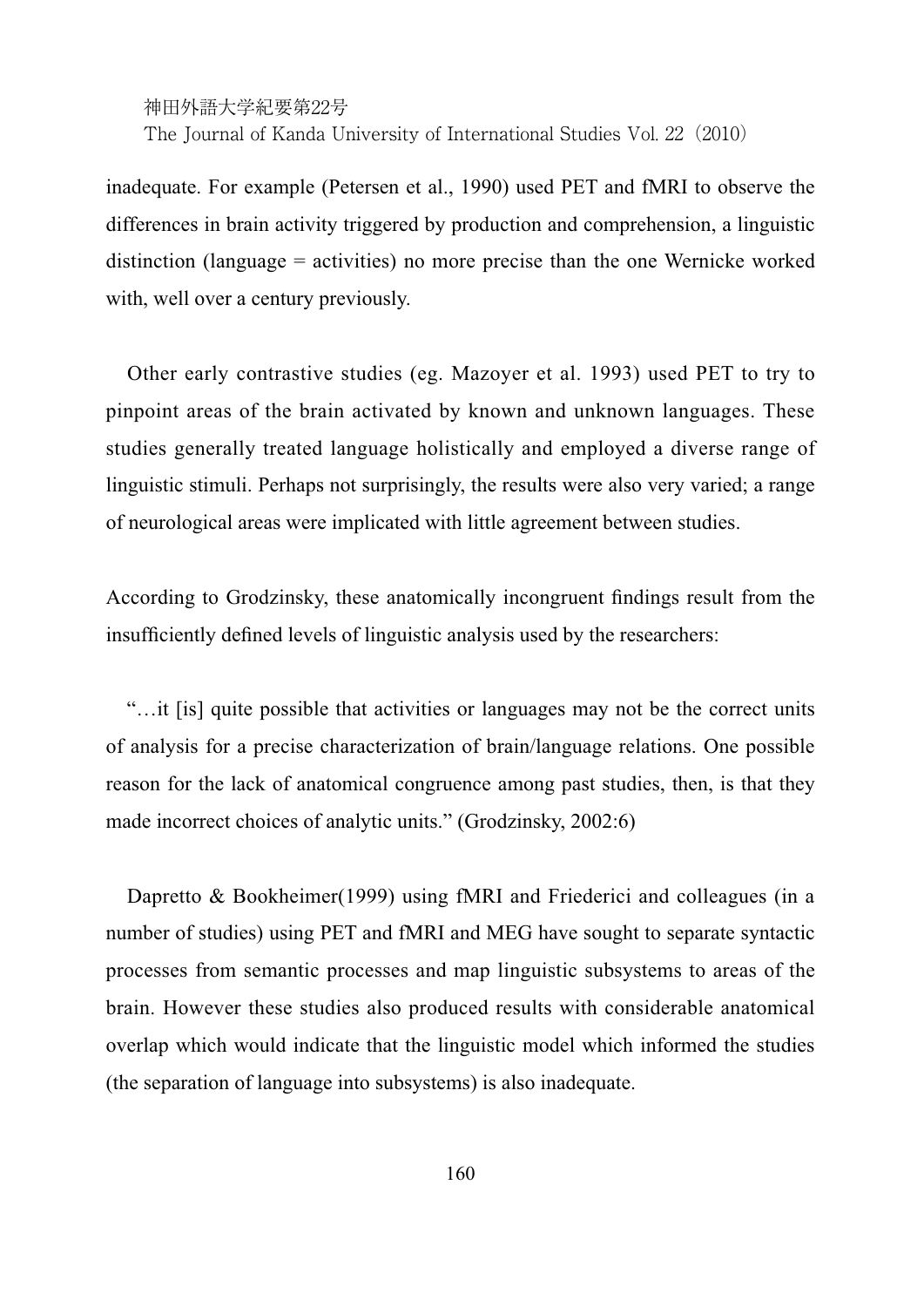Of course the anatomical overlap of findings could conceivably be accounted for by other factors: language is not localised-it is distributed throughout the brain; individual brains differ as to where language functions are located; or imaging equipment is not trustworthy. However, Grodzinsky $(2002:7)$ , while acknowledging that other factors may be partially responsible, believes the explanation is that these experiments are not testing what they are supposed to be testing, "caused mainly by an insufficiently refined view of linguistic structure".

For Grodzinsky, rule systems, whether they are syntactic, semantic, phonological, or lexical, provide the most revealing unit of analysis. This view is very much supported by data collected from aphasia studies which indicates that language deficiencies are rule specific. In fact, from a perspective that does not take rule type into consideration, the results obtained from aphasia studies would appear somewhat surreal. For example, people suffering from Broca's aphasia can produce agreement inflection, but have problems with tense inflection. This has been shown to be the case across a range of languages (Friedmann and Grodzinsky, 2000).

Disruptions to comprehension are also syntactically selective and correspond to specific rules. Broca's aphasics have difficulty understanding transformational sentences such as passives, object relatives and object questions, but can comprehend non-transformational sentences (Zurif, 1995). These findings have led to the formulation of the Trace-Deletion Hypothesis (TDH) (Grodzinsky, 1986, 2000), according to which, in receptive language, the brains of aphasia patients are unable to perform transformational computations because mechanisms, localised in Broca's region, that carry out these operations, are damaged.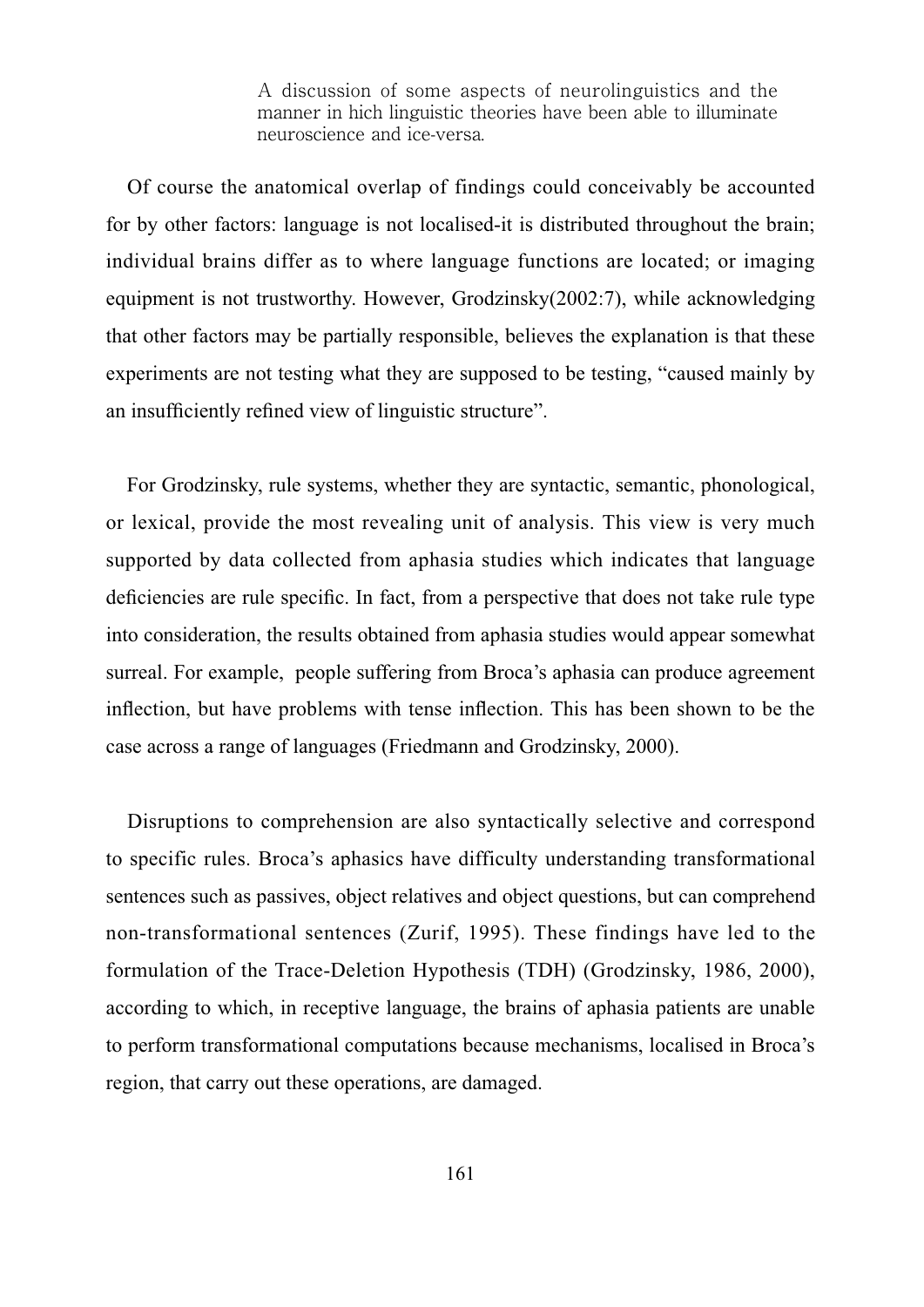神田外語大学紀要第22号 The Journal of Kanda University of International Studies Vol. 22(2010)

Cross language comparative studies which have looked at Chinese, Dutch, English, German, Hebrew, Japanese and Spanish appear to support the TDH. English speaking aphasics are able to correctly interpret active sentences, typically subject-verb-object structure. For Japanese aphasics, however, the situation is more complicated. In Japanese there are two types of active sentences: the subjectobject-verb type, and the equally acceptable object-subject-verb type. The following examples are adapted from Grodzinsky (2002:4).

English: Taro (S) hit (V) Hanako (O).

Japanese #1: Taro (S) ga Hanako (O) o nagutta (V).

Japanese #2: Hanako (O) o Taro (S) ga nagutta (V).

The two sentence types are semantically identical, and in fact the only difference between them is that #2 is transformational. As the TDH would predict, Japanese speaking aphasics compute #1 correctly, but perform at chance level for #2.

Chinese, like English, is mostly, a SVO language, but whereas for English the heads of relative clauses precede the relative, for Chinese, they follow it. This reverse order is clearly manifested when the language of Chinese speaking and English speaking aphasics is contrasted. Chinese speakers' comprehension of subject relatives is at chance level and above chance level for object relatives. In contrast, English speaking aphasics' understanding of subject relatives is above chance level, and at chance level for object relatives. As Grodzinsky (2002:5) puts it, "English and Chinese thus yield mirror-image results, which correlates with a relevant syntactic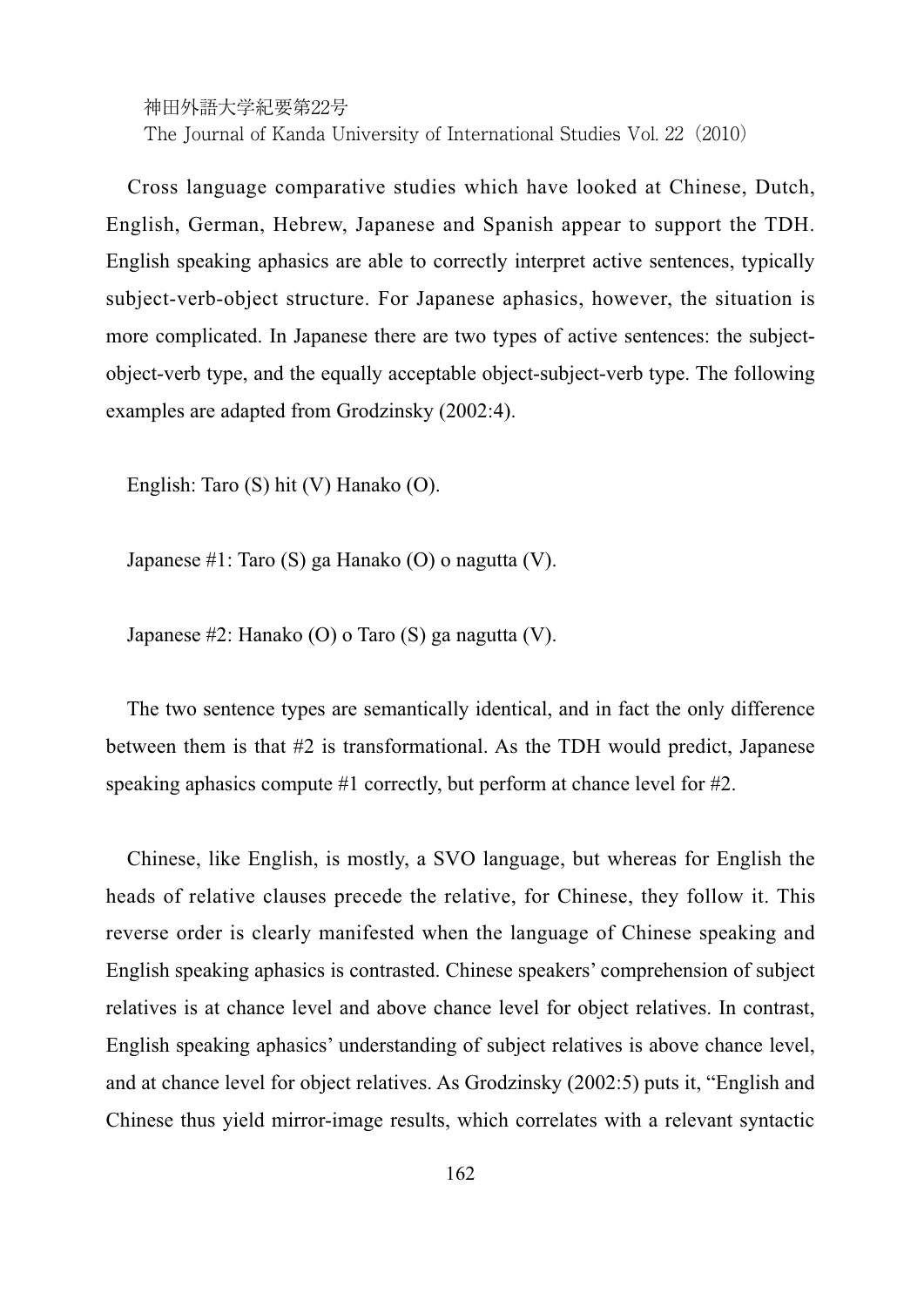contrast between the two languages".

Grodzinsky (2006:240) believes that "there is a regular relationship between subcomponents of syntactic theory and brain loci". That is to say, specific aspects of universal grammatical knowledge are localised in specific areas of the brain. This has led him to an attempt to construct, using data from lesion studies and neuroimagiing, a "formal syntax map  $(FSM)$ " $(2006:240)$ .

There is a striking contrast in the way Broca's aphasics comprehend two syntactic rules in particular. They can understand sentences that include verb movement  $(MOVEv)$  and notice when the rule has been violated, but fail to comprehend sentences that involve noun phrase movement (MOVExp) and are insensitive to rule violations involving this rule. Not surprisingly, given the dramatic nature of this phenemenon, a fair amount of research has been carried out with both neurologically normal people and aphasia patients in a number of languages including English (Stromsword et al, 1996, Caplan et al, 2002, Santi & Grodzinsky, 2004), German (Roder et al, 2002, Bornkessel et al, 2005), Hebrew (Ben-Shachar et al, 2003, 2004) and Dutch (Den Ouden et al, 2004). Unlike the anatomically ambiguous results from earlier brain imaging studies, which sought to map language activities or levels of language representation to brain loci, results of studies attempting to match grammatical rules to brain location are more uniform. MOVExp appears to consistently activate the left inferior frontal gyrus (IFG), as well as other regions such as the superior temporal gyrus (STG), and MOVE<sub>v</sub> seems to trigger activity in the left superior frontal gyrus (SFG) and the middle frontal gyrus (MFG). Additionally, binding operations ,which like MOVEv are intact in Broca's aphasics, appear to activate the middle frontal gyrus (MFG) of the right hemisphere, the left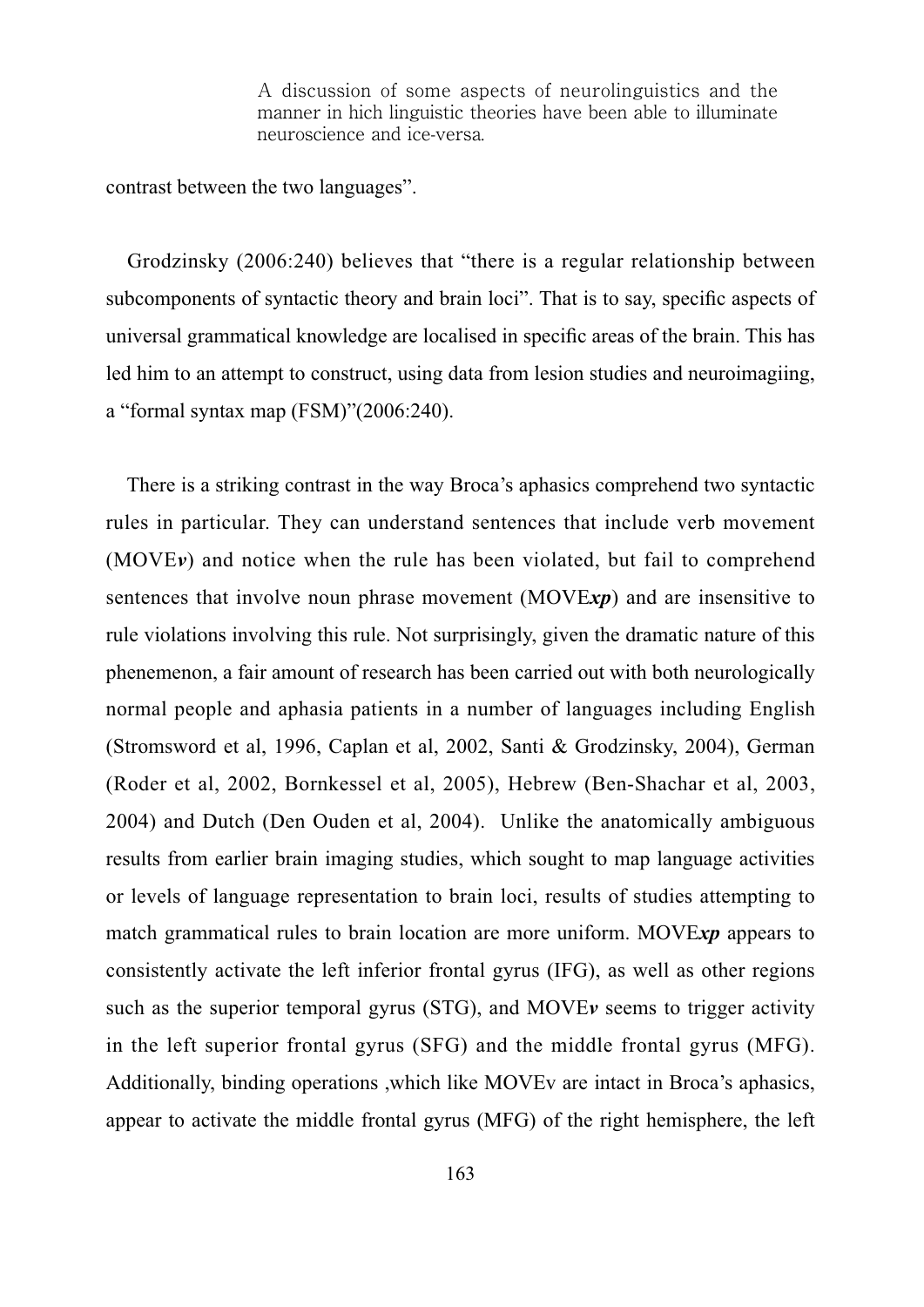The Journal of Kanda University of International Studies Vol. 22 (2010)

MTG (middle temporal gyrus) and the left orbital gyrus (OG).

The FSM therefore, albeit an incomplete work in progress, seems to provide a relatively precise representation of brain-language relations in terms of syntax at least. Of course, syntax does not operate in isolation, and it is one of the challenges of the field of neurolinguistics to tease apart the various operations that occur when language is processed. How can we be sure that areas of the brain that are active during syntactic operations are not performing some other function? We can eliminate certain areas such as neural tissue linked to the motor mechanisms that control the vocal chords during speech, for example, by contrasting spoken language with sign language, but separating the various interlinked processes that occur during language operations is more problematic. This question is of course of equal relevance to other linguistic subsystems such as semantics. For example, Caramazza and Hillis (2003:182, Encyclopaedia of Cognitive Science) highlight one of the difficulties in trying to tease apart the intricately interconnected language functions of the brain in studies of Wernicke's aphasics:

"Most functional imaging studies fail to distinguish between access to auditory word forms and mapping word forms to semantics, since recognizing or saying a word is likely to 'automatically' activate its meaning."  $(182)$ 

Experiments are of course designed with these difficulties in mind, but the inconsistent, anatomically overlapping results of early experiments, were probably due in no small part to a muddying of language functions. With the application of a more precise linguistic model to research, the results seem to indicate that there is less muddying, but it has not yet been eliminated. Grodzinsky, for example points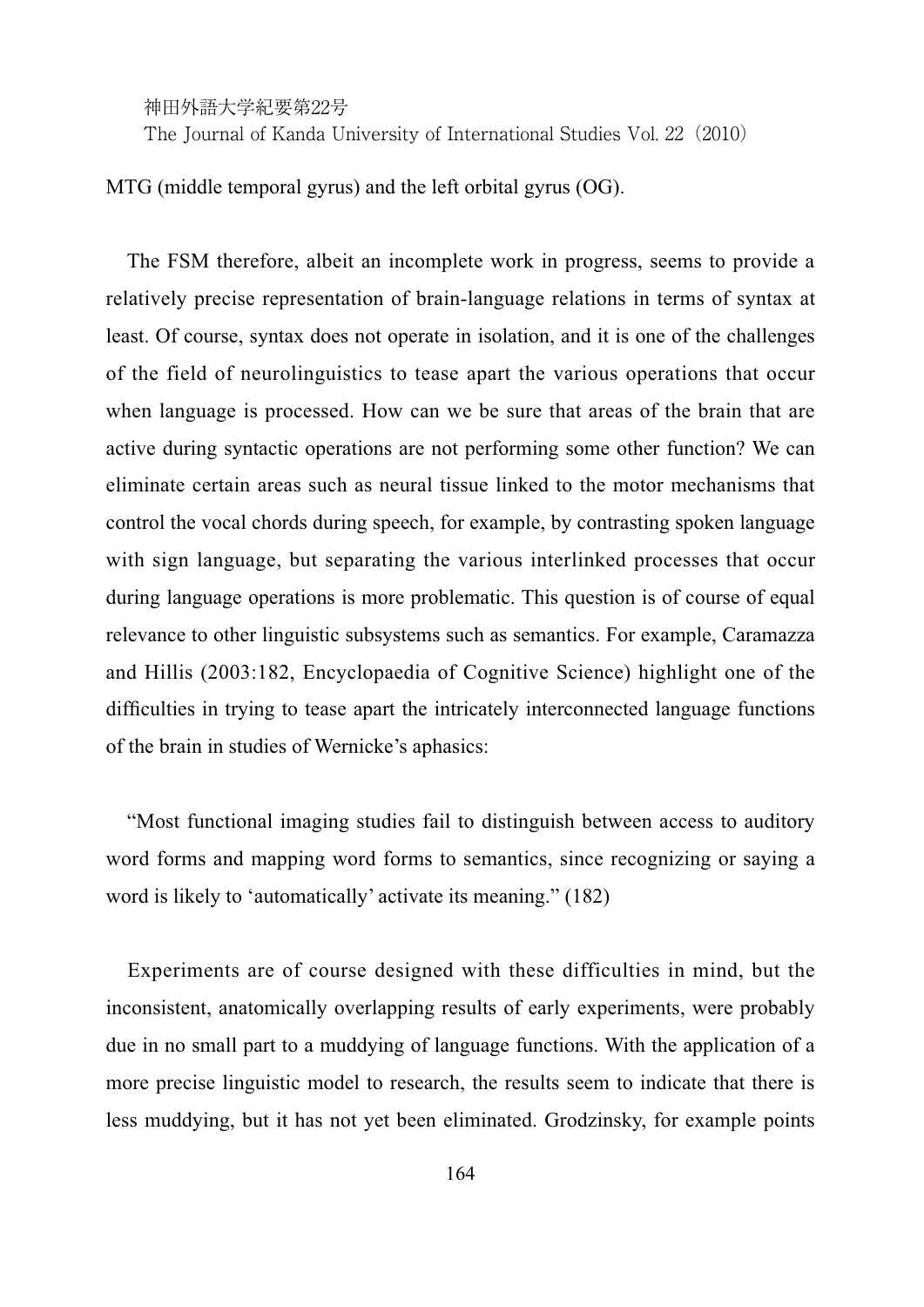out that although the STG is activated during MOVExp, "these effects might not be purely syntactic, but are instead due to processes that implement syntax in use"  $(2006:243)$ . In would seem then, that in order to maximise the accuracy of the FSM or semantic, phonological or lexical brain maps, for the purposes of elimination at the very least, it would be useful to also pinpoint regions of the brain which are involved in processing and parsing.

Friederici's Language Processing Map (LPM) aims to do just that. Whereas the FSM maps syntactic knowledge per se, the LPM seeks to locate the areas of the brain that are involved in the processing of syntax. The LPM hypothesis is seen as complementing that of the FSM in that just as grammatical subcomponents of language knowledge are individualised and localised so are the "subcomponents of the language processing system …neurologically distinguishable and localizable"  $(2006:241)$ . Friederici's research has utilised all four major brain imaging techniques: PET and fMRI to map processing to specific brain regions; and EEG and MEG to measure the time scales involved. According to the model, there are three distinct processing stages. The first stage computes phrase structure based on lexical categorisation; the second establishes dependency relations between constituents; and the third stage involves the amalgamation of all available syntactic data. Briefly, stage 1 seems to activate the frontal operculum which is in the left IFG near the lower part of Broca's area and the anterior STG; stage 2 is associated with Broca' s area (BA 44/45); and stage 3 is linked to activity in the left and right posterior STG. In addition, data from diffusion tensor imaging suggests that these areas are structurally connected which would seem to lend further credence to Friederici's hypothesis.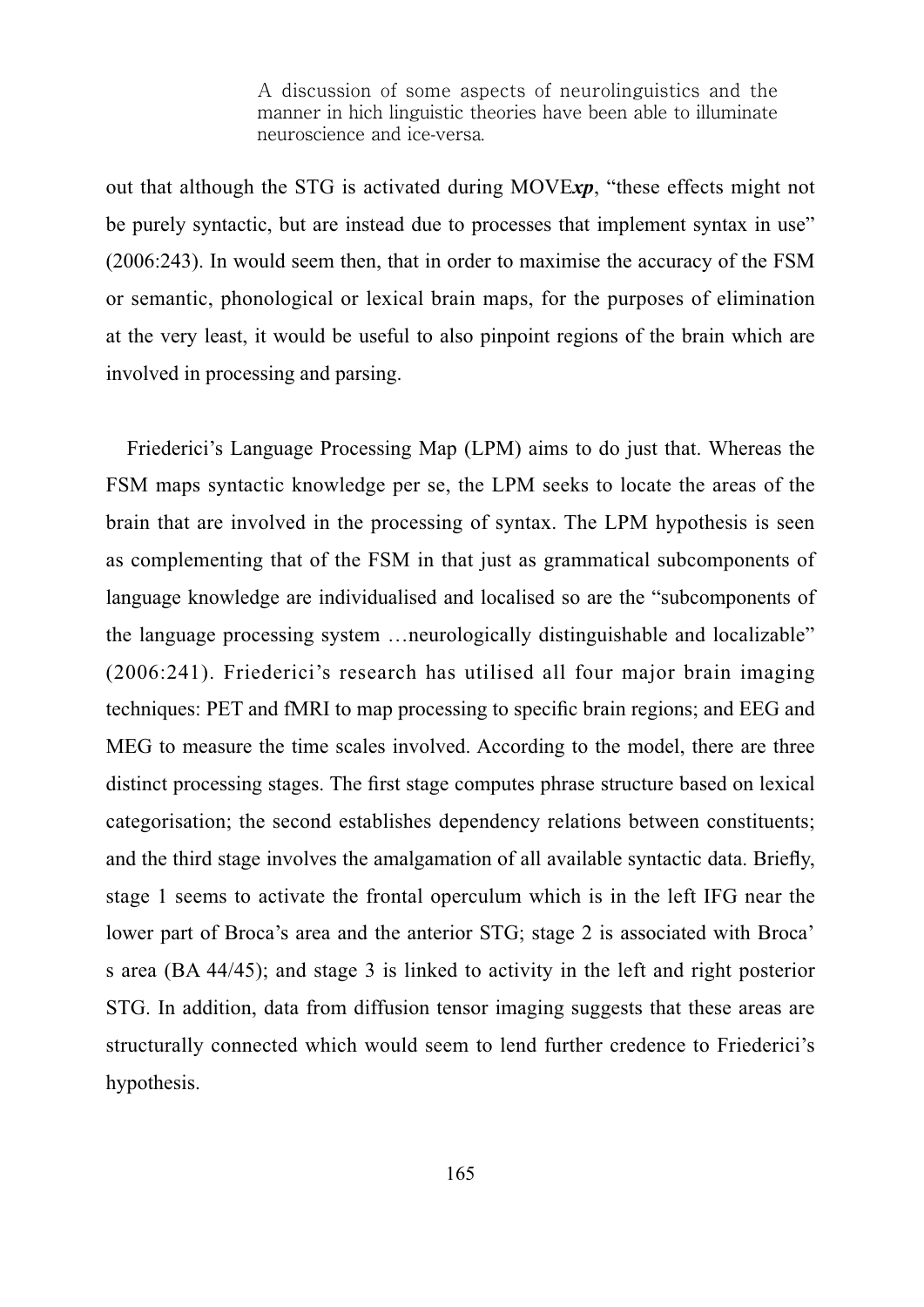The Journal of Kanda University of International Studies Vol. 22 (2010)

Grodzinsky and Friederici's attempts to construct language-brain maps of, respectively, syntactic knowledge and syntactic processing represent significant advances in the quest to gain a more comprehensive understanding of brainlanguage relations. However, despite considerable progress our knowledge of how the brain works in general and brain-language relations in particular is very limited in comparison to our knowledge of the rest of the body, for example. What we know is dwarfed by what we do not know and, to paraphrase Donald Rumsfeld, there are more unknown unknowns than there are known unknowns.

In many respects we know less about brain-language relations than we do about the relationship between the brain and other physiological functions such as the visual system. This is largely because the neurological study of language is at a distinct disadvantage to the study of other brain functions because language is, as far as we know, unique to the human species. This, for obvious ethical reasons, rules out the use of intrusive experimental techniques which are still in many ways more revealing than experiments conducted using state of the art imaging technology. For non-language cognitive functions such as vision, hearing, motor reflex etc…, intrusive research carried out on other animals produces findings that may be as relevant to humans, but because animals cannot speak, this is obviously not the case for language research. Nonetheless, research into these and other areas may have something to offer linguistics, if we suppose as Anderson and lightfoot  $(2002:37)$ clearly do, that certain aspects of the language organ have parallels in other physiological systems:

"The grammar is one subcomponent of the mind, a mental organ which interacts with other cognitive capacities or organs. Like the grammar, each of the other organs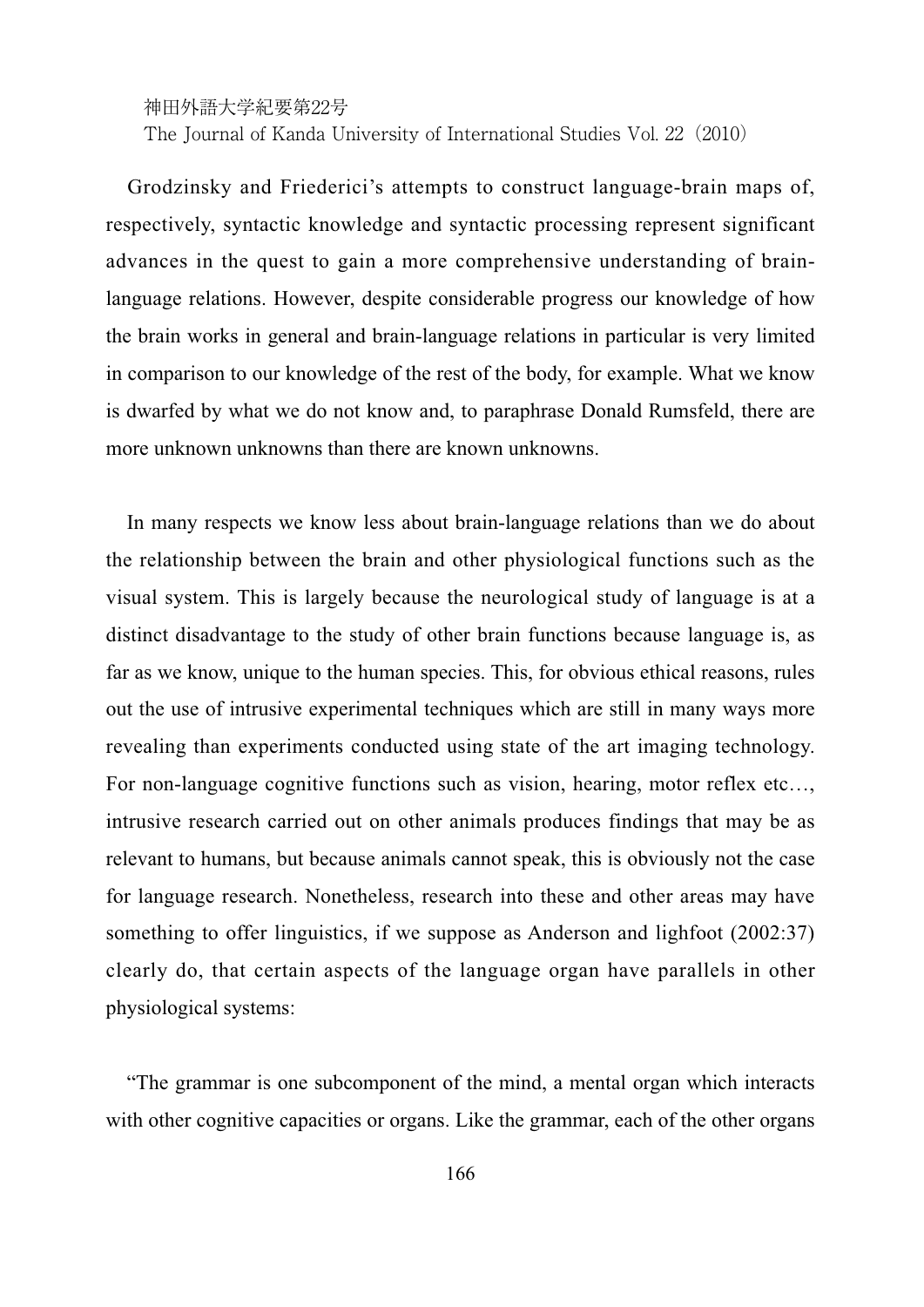is likely to develop in time and to have distinct initial and mature states."

In research that started in the 1950's two nobel prize winning neurophysiologists, Hubel and Wiesel, connected microelectrodes to single cells in the cortices of cats and other animals. Through these experiments they were able to record how specific neurons in the visual system reacted to specific environmental stimuli. It was discovered that although some facets of the visual system are hard-wired from birth, much of the visual system will not develop unless triggered by patterns in the environment. If, for example, a kitten is not exposed to horizontal lines from an early age, its visual system will not recognise nor be able to develop the ability to recognise horizontal lines in future.

What does this tell us about language? Nothing directly of course, but there are obvious parallels with generative theories of grammar. Specifically, parts of the language organ (i.e. Principles) are, like the visual system of cats, hard-wired from birth and other aspects of language (i.e. Parameters) are set after being triggered by environmental stimuli (i.e. external language). If cats or other animals could speak then we would surely know more about language-brain relations and questions such as whether there is a critical period for learning language would likely be resolved once and for all. Clearly, language researchers cannot deprive children of linguistic stimuli, as kittens were deprived of visual stimuli. Sad cases such as 'Genie' who grew up in a language deprived environment, cannot provide the answers because the abuse she suffered could have impeded development generally.

Neurolinguists, therefore, face restrictions that other branches of neuroscience do not, and in some areas have little more to work with than the analogies with other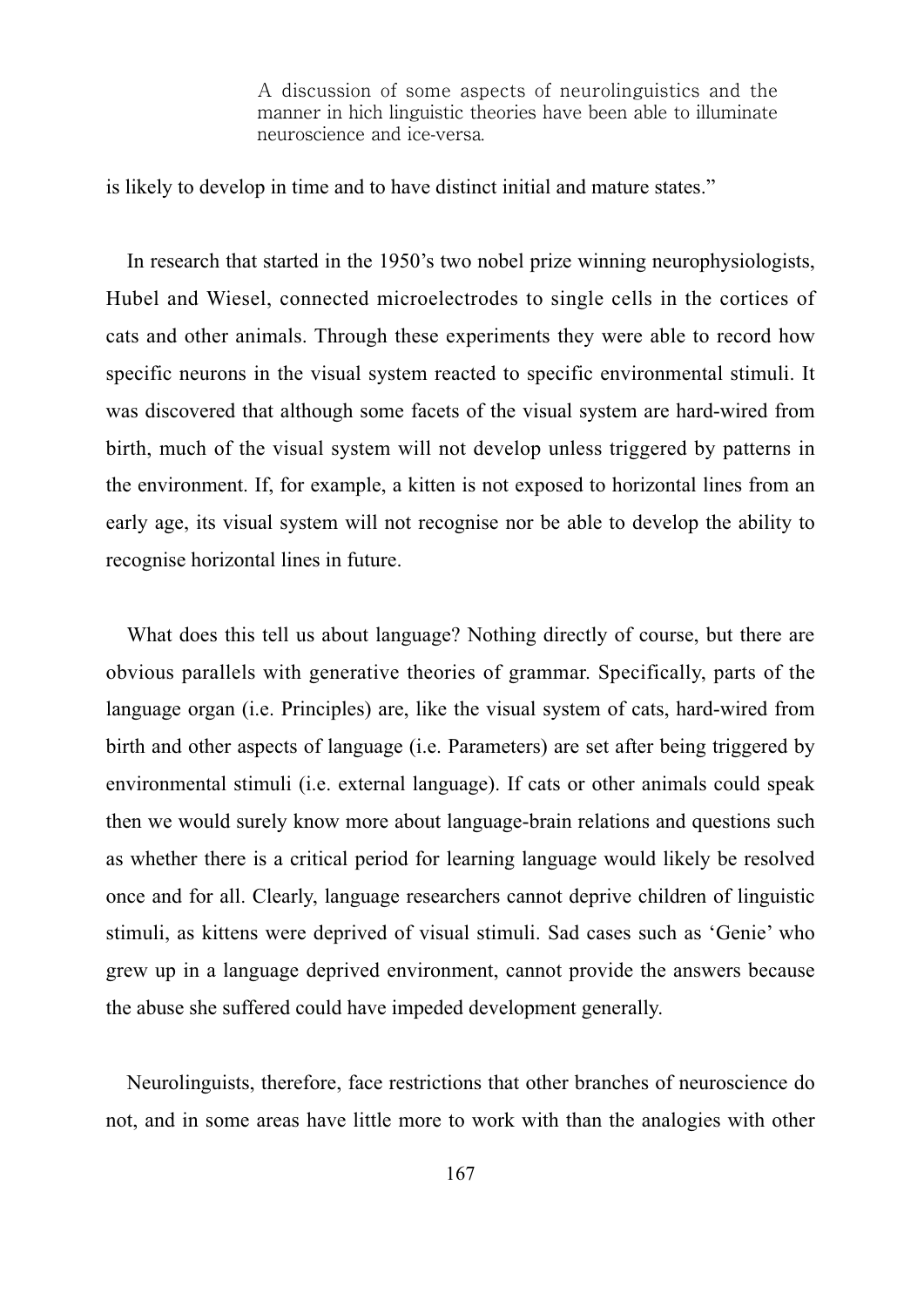神田外語大学紀要第22号 The Journal of Kanda University of International Studies Vol. 22 (2010)

physiological systems that can be inspired by sound linguistic theory. As technology advances, this may not always be the case and indeed there is a certain amount of evidence of the existence of a critical period from imaging studies that have shown that "early" bilinguals process the two languages in overlapping areas of the brain, but bilinguals who started learning their second language after puberty process the two languages in separate areas (Anderson & Lightfoot, 2002:209). Of course, not having experience of a second language until later life is not the same as having no access to any language, but nevertheless, these findings are intriguing if potentially confusing because they not only suggest that there is a critical period, but that the brain (in the case of "late" bilinguals) may be adaptable enough to utilise different areas for language when other areas have been shut off. This could also explain why some aphasics are able to recover their language abilities. This possibility that there are substitute areas of the brain to which language functions can be transferred in the case of age related biological 'shut down' or brain damage, makes the task of constructing a language map of the brain all the more difficult.

Nevertheless, as we have seen, the signs are that neurolinguists are on the right track to plotting an accurate map of brain-language relations. Should this goal be achieved, the implications for the fields of neuroscience and linguistics and beyond are far reaching. A linguistic map of the brain could further not just our knowledge of language-brain relations, but could increase our understanding of the workings of the brain per se. Rehabilitation of aphasics, and even sufferers of other brain disorders might be improved and for linguists, an accurate map of brain-language relations would enable the empirical testing of abstract theories.

It is of course this interface between linguistic theory and neuroscience which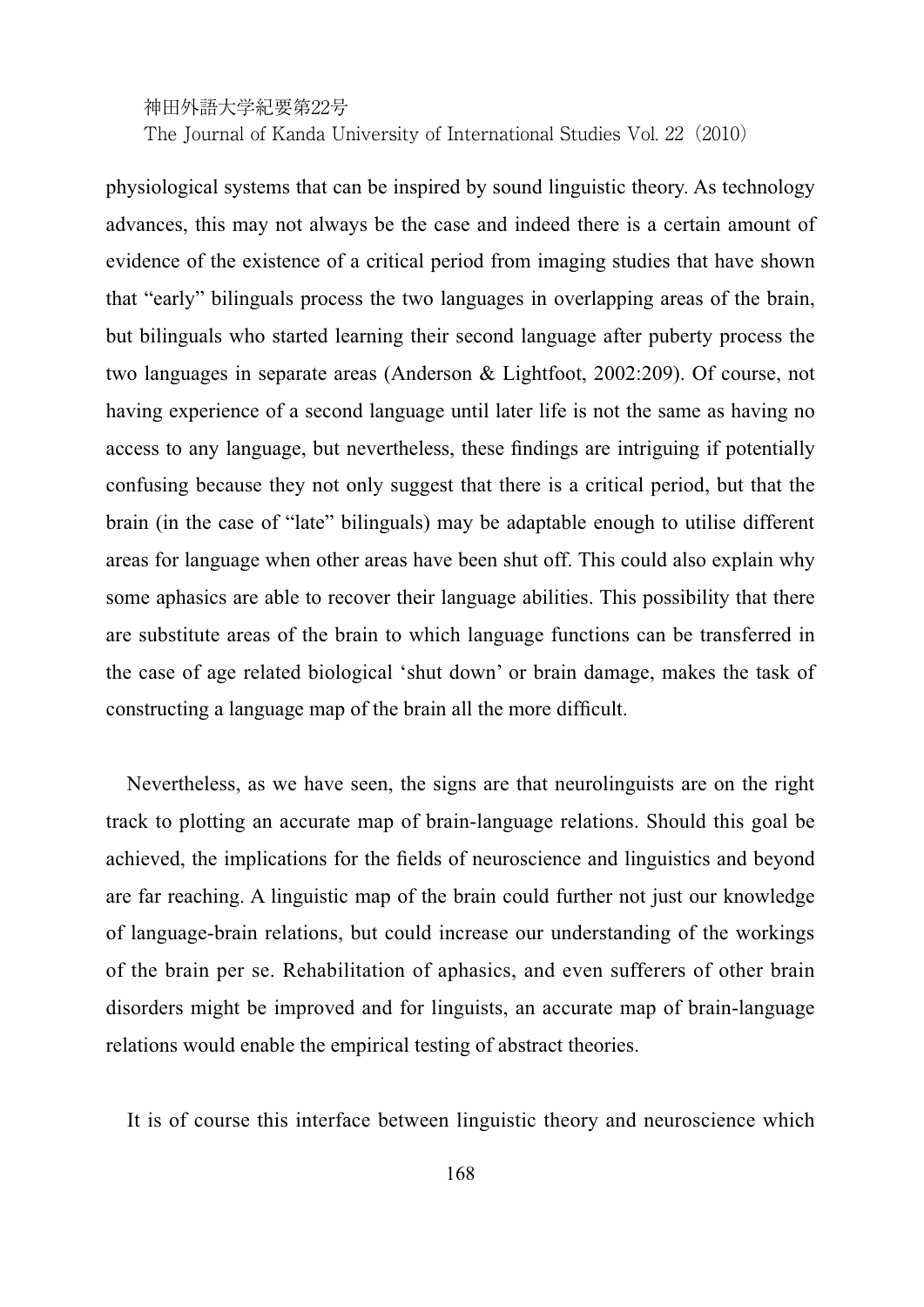has propelled the advances to date, and indeed as we have seen, the failure of neuroscientists to initially apply adequate linguistic theories to their research led to less than successful results. Gardener (1985:287) explains why neuroscience needs to embrace linguistic theory:

"…a neurologist ignorant of linguistics might rely on naïve intuitions about language: one would therefore describe an aphasic patient as unable to use "small words" or to "speak in full sentences." But a linguistically trained observer will immediately be able to pose questions and introduce distinctions at a subtler level…"

Sadly, as discussed above, neuroscientists were still making similar mistakes long after Gardener wrote this.

Grodzinsky sees the relationship between the two fields as a two sided equation:

"This research enterprise must thus define brain/language relations in the form of an equation, both sides of which contain complex terms: on the one side there is linguistic behaviour, described in the best theoretical vocabulary one can find, and on the other side there are brain mechanisms, accounted for by whatever neuroscience can offer."  $(2002:1)$ 

Thus, this relationship can be viewed as an equal partnership with both sides contributing to the field in an increasingly mutually dependent interaction in which linguistic theories drive neuroscientific research which in turn leads to the modification of linguistic models. The rich potential offered by co-operation between the fields of neuroscience and linguistics is envisaged by Chomsky: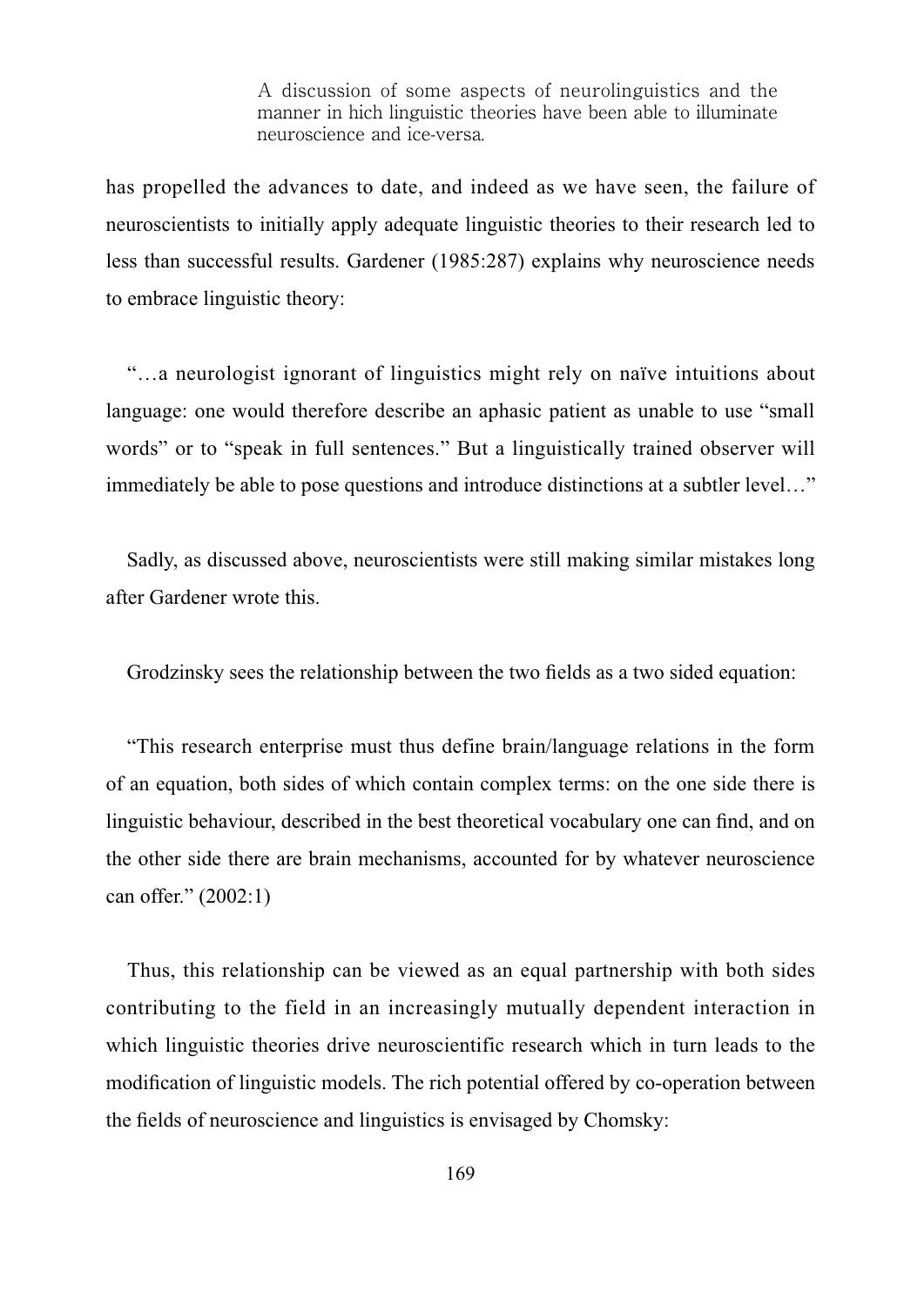神田外語大学紀要第22号 The Journal of Kanda University of International Studies Vol. 22(2010)

" A primary goal is to bring the bodies of doctrine concerning language into closer relation with those emerging from the brain sciences and other perspectives. We may anticipate that richer bodies of doctrine will interact, setting significant conditions from one level of analysis for another, perhaps ultimately converging in true unification."

 $(Noam Chomsky, 2000:27)$ 

## **References**

Anderson, S. R. and D.W. Lightfoot. (2002). The *Language Organ*. Cambridge: CUP

Ben-Shachar M, Hendler T, Ben-Bashat D, Grodzinsky, Y.(2003). The neural reality of syntactic transformations: evidence from functional magnetic resonance imaging. *Pschological Science*

Ben-Shachar M. Palti D. Grodzinsky, Y. (2004). Neural correlates of syntactic movement: convergingevidence from two fMRI experiments. Neuroimage, 21:1320-1336.

Bornkessel I, Zysset S, Friederici AD, von Cramon DY, Schelesewsky M.(2005). Who did what to whom?The neural basis of argument hierarchies during language comprehension. *Neuroimage,*

Caplan D, Albert N, Waters G and Olivieri A. (2000) Activation of Broca's area by syntactic processing under conditions of concurrent articulation. *Human Brain Mapping,*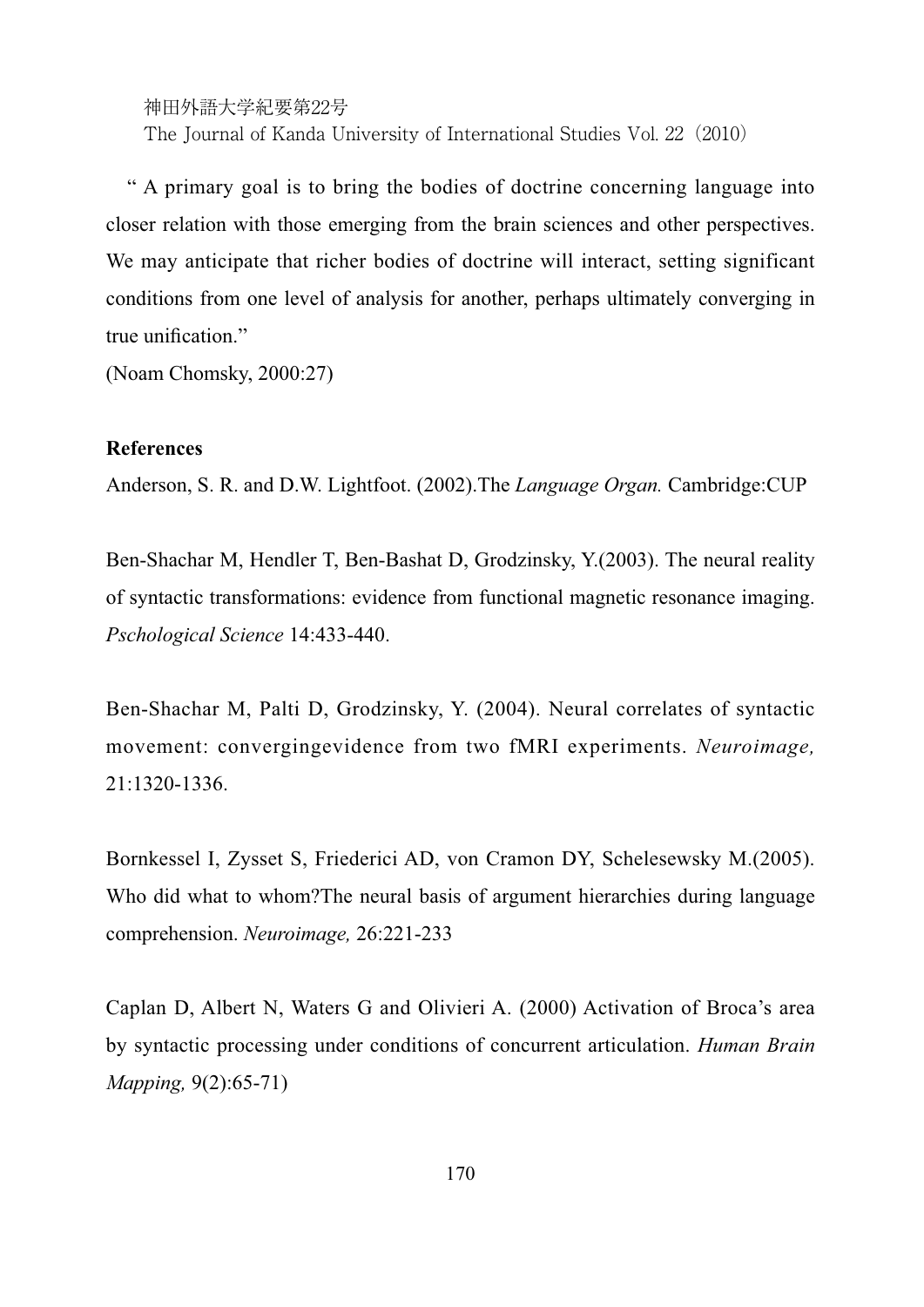Caplan D, Vijayan S, Kuperberg G, West C, Waters G, Breve D, Dale AM.(2002). Vascular responses to syntactic processing: event-related fMRI study of relative clauses. *Human Brain Mapping,*

Caramazza A, and Hillis, AE.(2003). Aphasia. *Encyclopaedia of Cognitive Science*, 175-184.

Carnie, A. (2002). Syntax: *A Generative Introduction*. Blackwell.

Chomsky N.(2000) Chapter 1: Linguistics and Brain Science. In Marantz A, Miyashita Y, O'Neil W. (eds). *Image, Language and Brain*. MIT Press.

Chomsky N. (1986).*Knowledge of Language*: Its Nature, Origin & Use. Praeger.

Chomsky N. (1995) *The Minimalist Program.* Cambridge, MIT.

Cook, V.J. and Nelson, M. (1996). Chomsky's Universal Grammar, (2nd Ed). Oxford:Blackwell.

Dapretto M and Bookheimer S.(1999). Form and content: dissociating syntax and semantics in sentence comprehension. *Neuron,*

Den Ouden DB, Bastiaanse YRM, Hoogduin JM, Maguire RP, Stowe LA. (2004). Neural correlates of verb second in Dutch: an fMRI study. *Brain & Language*,  $91:17-18.$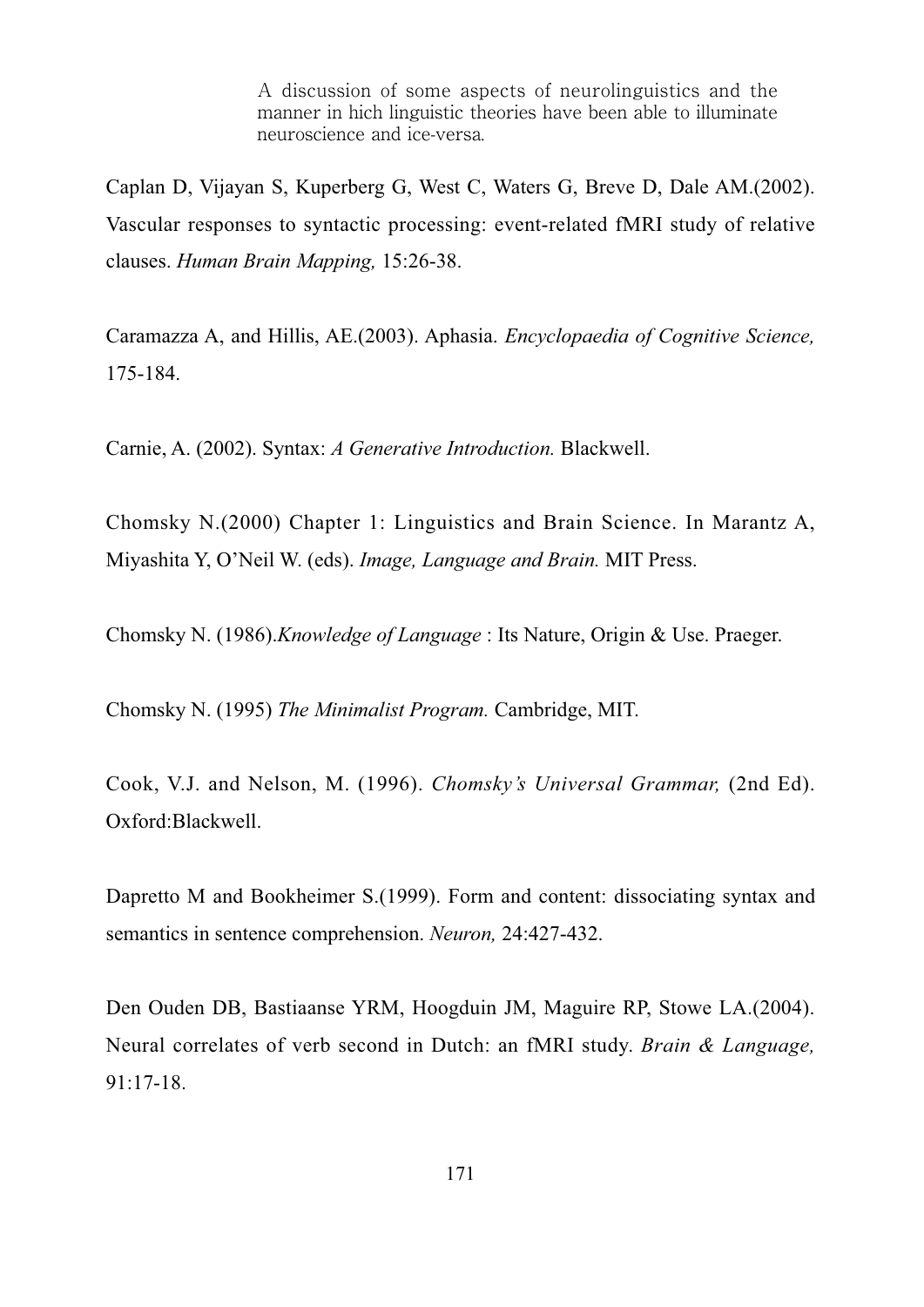神田外語大学紀要第22号 The Journal of Kanda University of International Studies Vol. 22(2010)

Friedmann, N and Y Grodzinsky, (2000). Neurolinguistic evidence for split binflection. In M.A. Friedemann & L. Rizzi, eds., *The acquisition of syntax*. London: Blackwell.

Gardener, H, (1985). The *Mind's New Science*.BasicBooks.

Grodzinsky, Y. (2003). Language disorders, In The Encyclopaedia of Cognitive *Science,*

Grodzinsky, Y.(2002). Imaging the Grammatical Brain, In M.Arbib,ed., *Handbook of Brain Theory.* 2nd edition, MIT Press.

Grodzinsky, Y and AD Friederici, (2006). Neuroimaging of syntax and syntactic processing.*Current opinion in Neurobiology,*

Grodzinsky, Y. (1986)Language deficits and the theory of syntax. *Brain and Language,*

Grodzinsky, Y. (2000)The neurology of syntax: language use without Broca's area. *Behavioral and Brain Sciences,*

Kutas, M and SA Hillyard. (1983) Event-related potentials to grammatical errors and semantic anomalies. *Memory and Cognition,*

Mazoyer, B.M., S Dehaene, N. Tzourio, V. Frak, N. Murayama, L. Cohen, O. Levrier, G. almon, A. Syrota and J Mehler.(1993). The cortical representation of